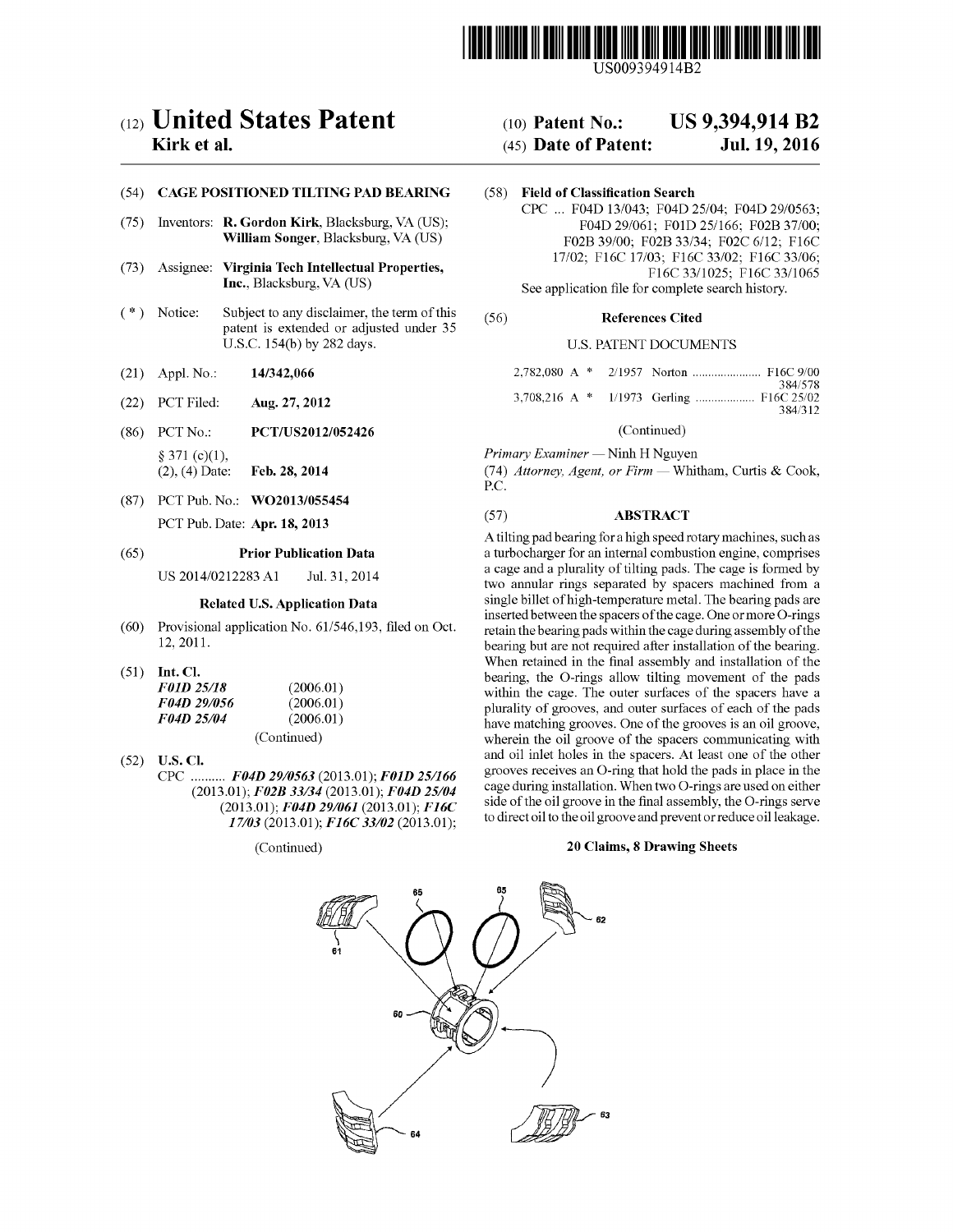$(51)$  Int. Cl.

| F04D 29/06        | (2006.01) |
|-------------------|-----------|
| F16C 33/02        | (2006.01) |
| F16C 33/06        | (2006.01) |
| <b>F16C 33/10</b> | (2006.01) |
| <b>F01D 25/16</b> | (2006.01) |
| F16C 17/03        | (2006.01) |
| F02B 33/34        | (2006.01) |
|                   |           |

# $(56)$

# **References Cited**

# **U.S. PATENT DOCUMENTS**

|  | 3,823,991 A * 7/1974 Lamperski  F16C 17/03 | 384/309            |
|--|--------------------------------------------|--------------------|
|  | 4,337,985 A * 7/1982 Gerling  F16C 33/74   |                    |
|  |                                            | 384/132<br>417/360 |

 $(52)$  **U.S. Cl.** 

CPC ............ F16C 33/06 (2013.01); F16C 33/1025<br>(2013.01); F16C 33/1065 (2013.01)

\* cited by examiner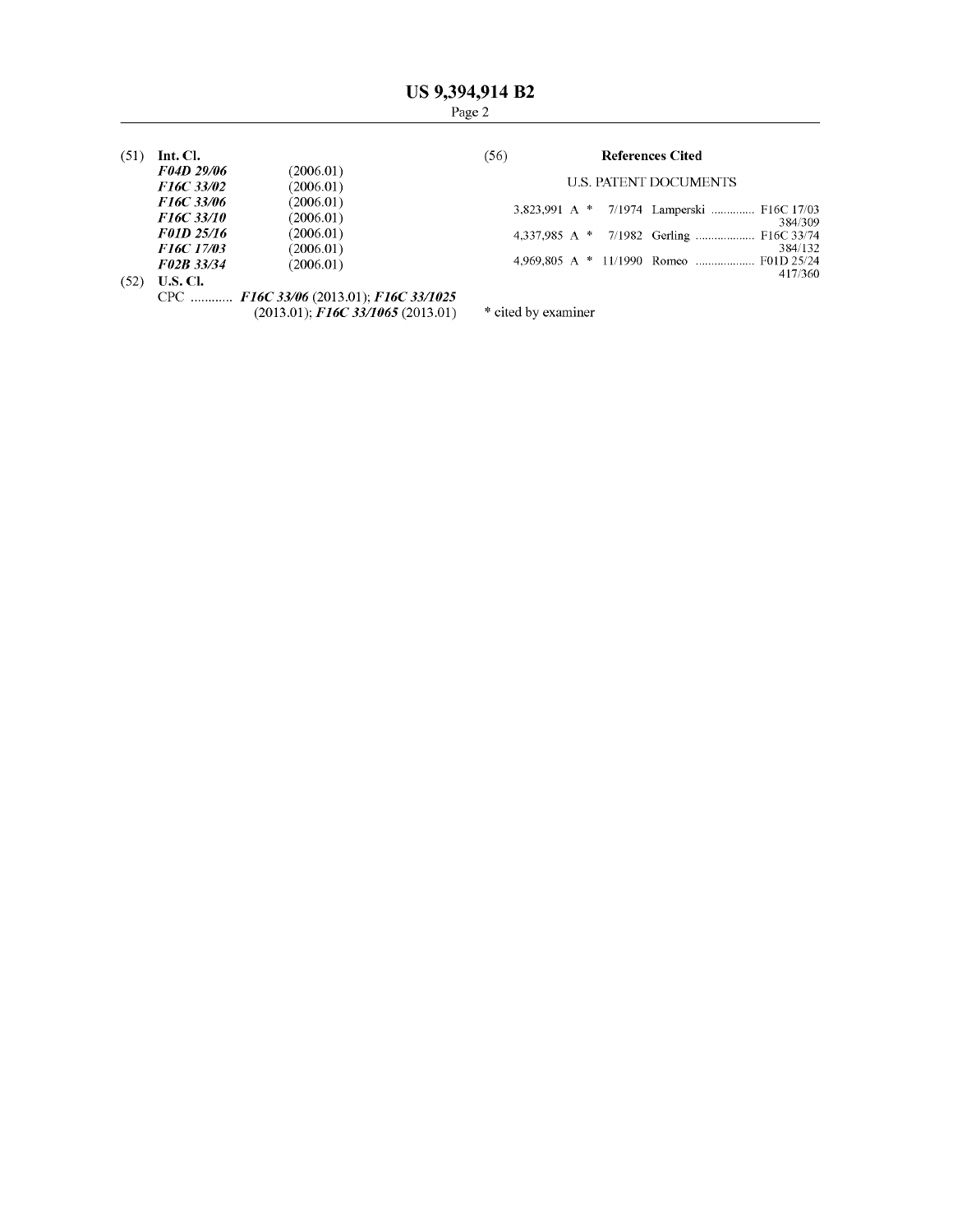

**FIG. 1** RELATED ART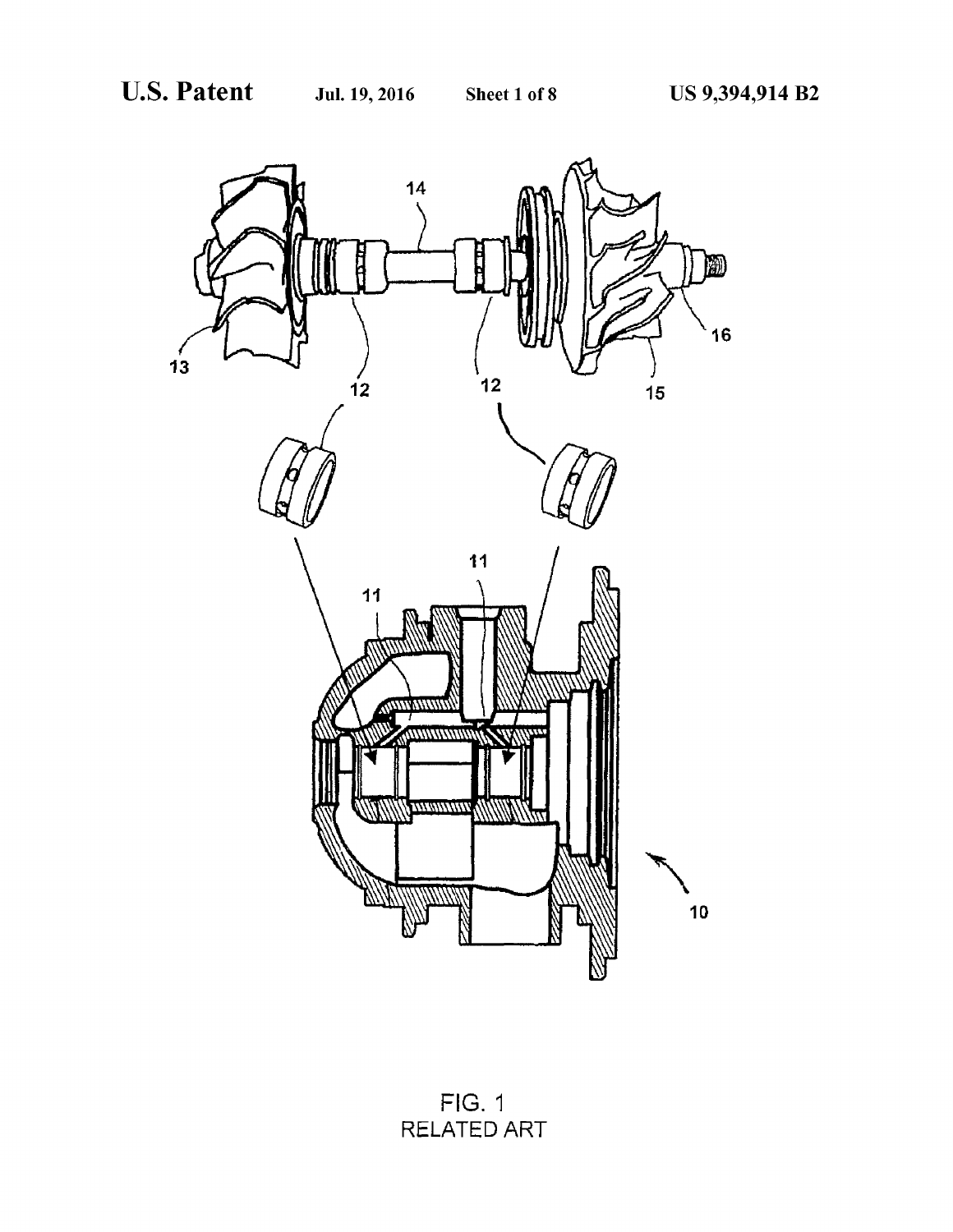



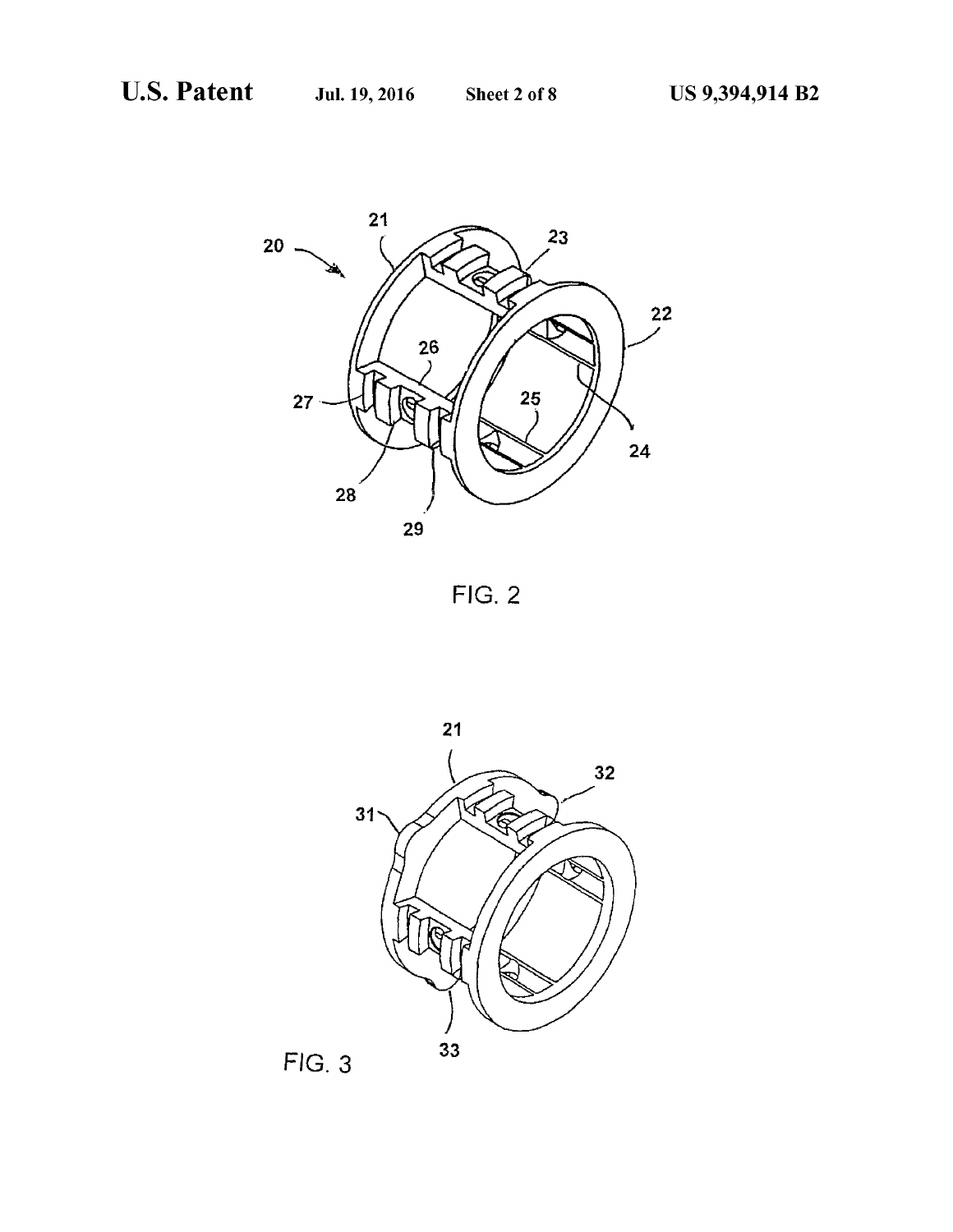



FIG. 5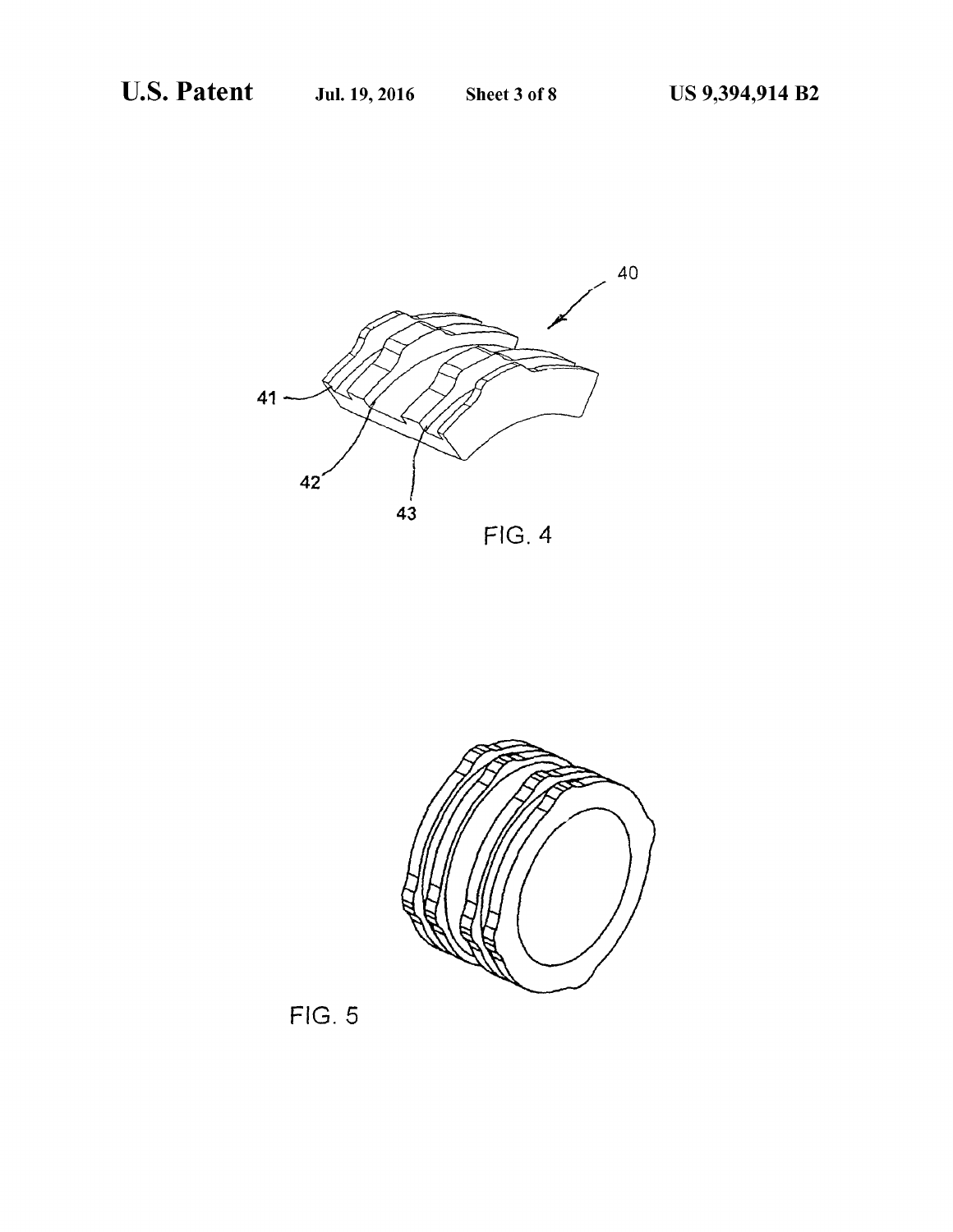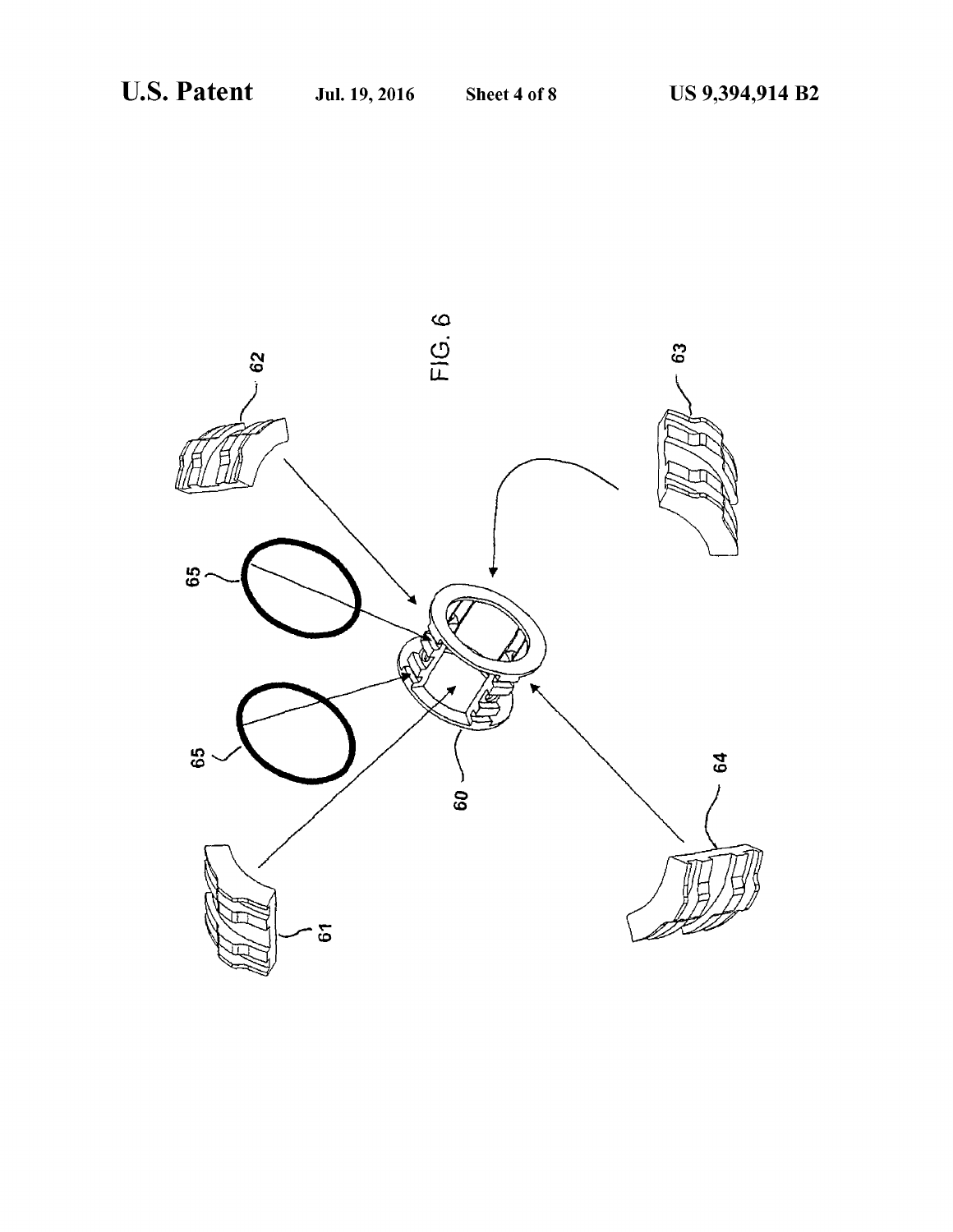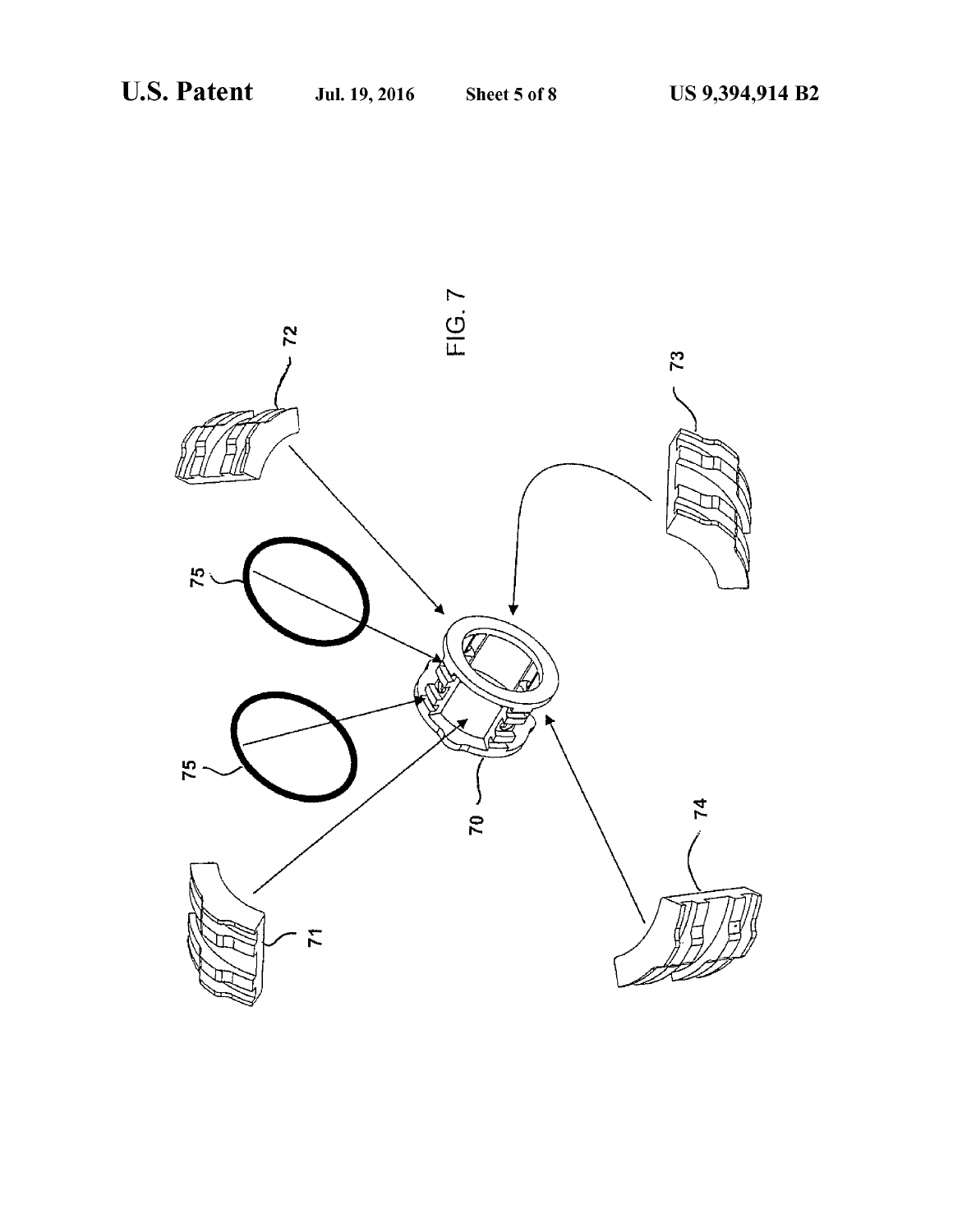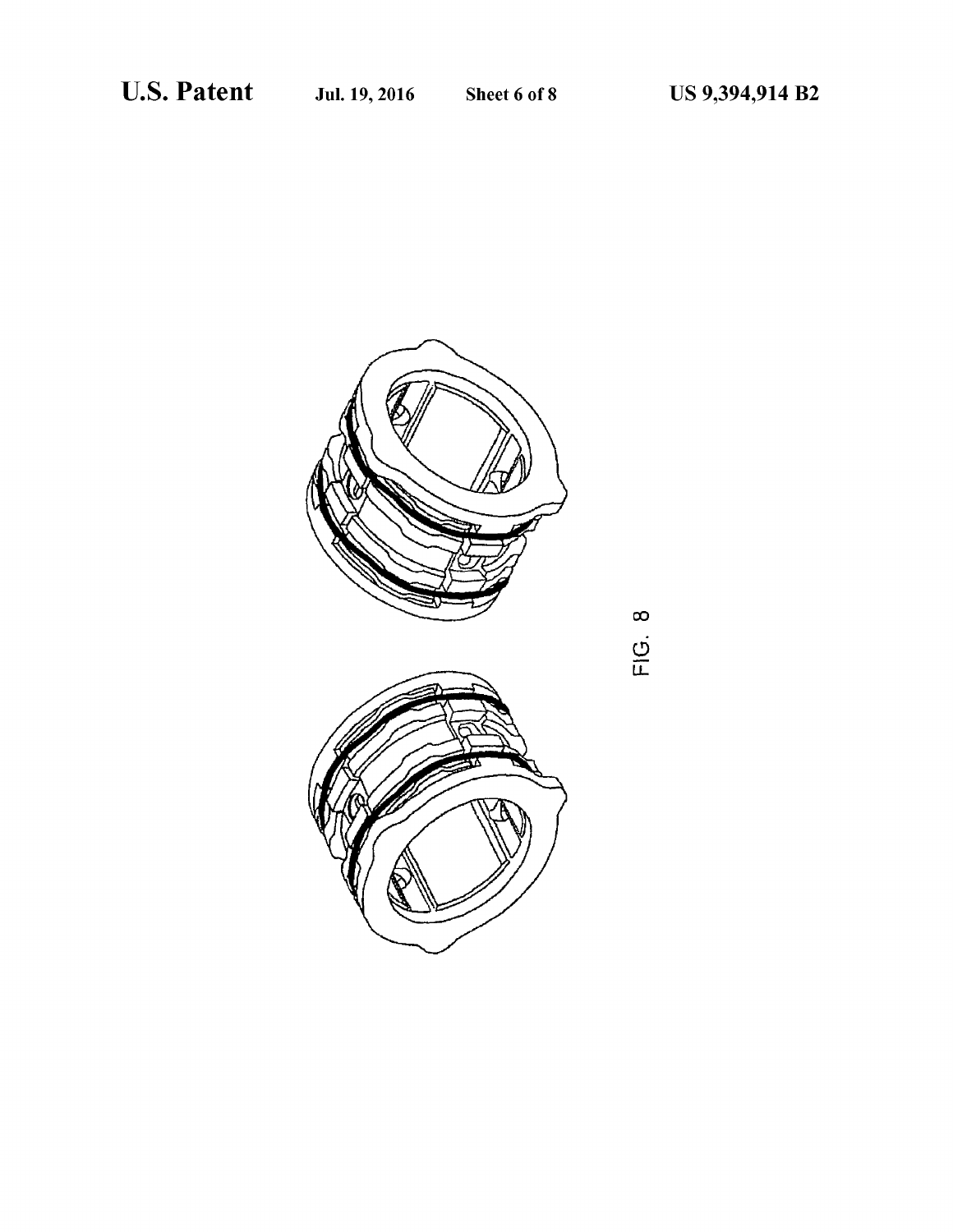

FIG. 9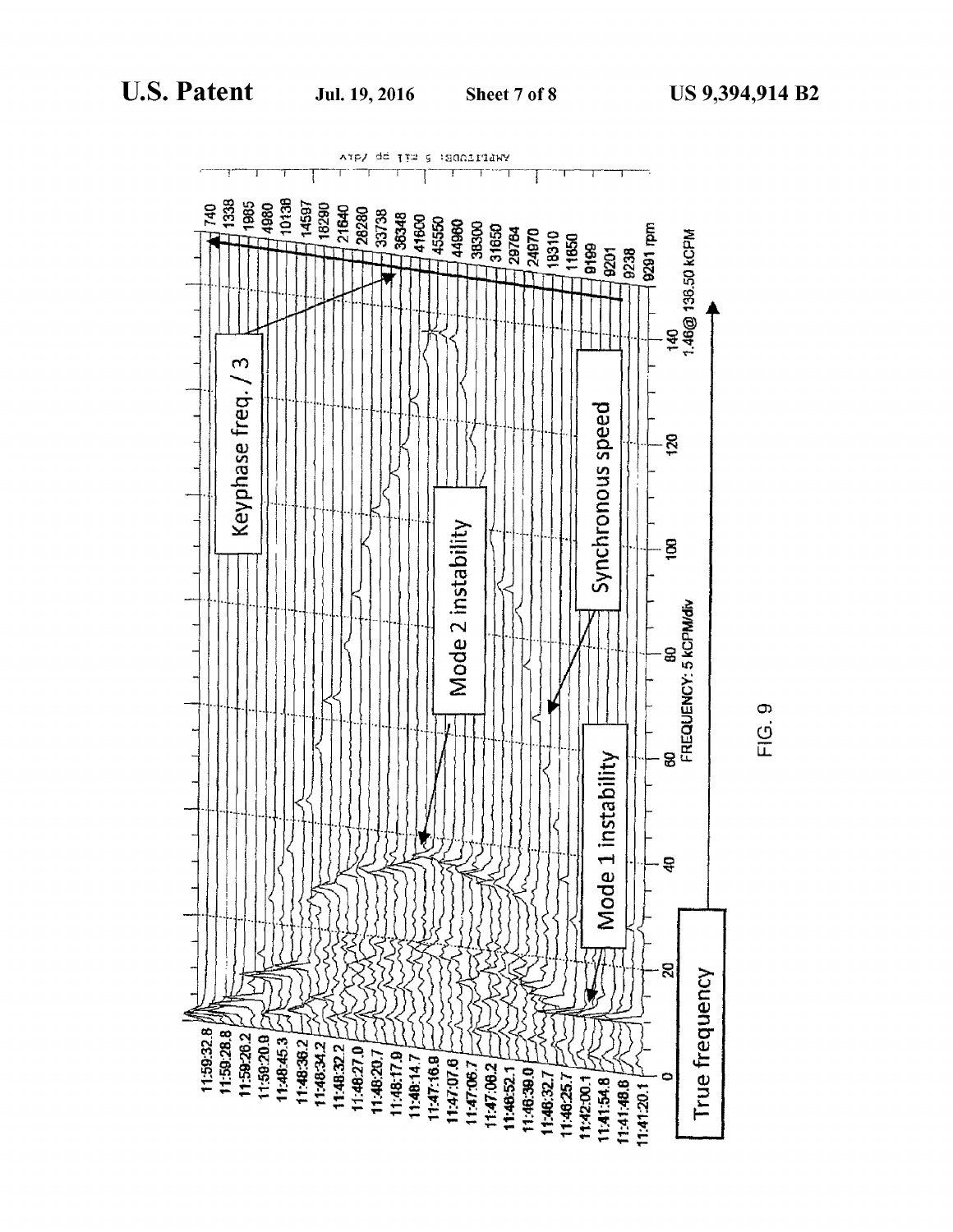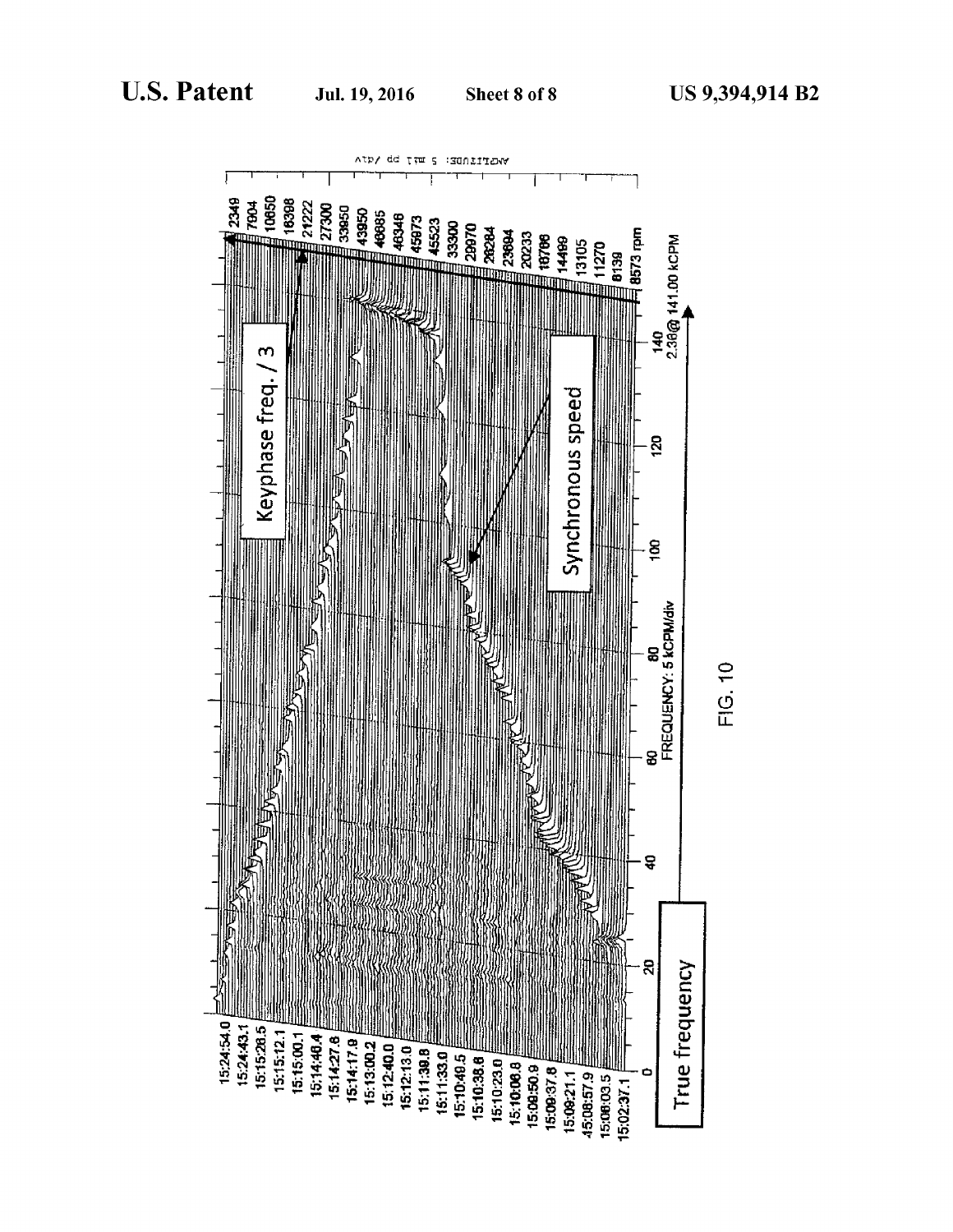30

## CAGE POSITIONED TILTING PAD BEARING

### BACKGROUND OF THE INVENTION

1. Field of the Invention

The present invention generally relates to bearings having limited radial space for the hydrodynamic bearing housing and, more particularly, to a novel cage positioned tilting pad bearing having particular application in turbochargers and other high rotary speed devices.

2. Background Description

High speed turbochargers are intended to increase the power of internal combustion engines. The first turbocharger was invented in the early twentieth century by the Swiss engineer Alfred Buchi who introduced a prototype to increase 15 the power of a diesel engine. Turbocharging was not widely accepted at that time, but in the last few decades, turbocharging has become standard for most diesel engines and is used in many gasoline engines as well. Since the earliest turbocharger prototypes, researchers have attempted to improve 20 turbocharger reliability and increase turbocharger life (Born, H. R., "Analytical and experimental investigation of the stability of the rotor-bearing system of new small turbocharger," in Proceedings of the Gas Turbine Conference and Exhibition, Anaheim, Calif., May 31-Jun. 4, 1987). Since vibration-25 induced stresses and bearing performance are major failure factors, rotordynamic analysis should have been an important part of the turbocharger design process. A thorough rotordynamic investigation was, however, very difficult and relatively few studies were published in the early years.

Advances in rotor dynamic analysis computer programs have now made the analysis of a turbocharger rotor-bearing system a reality (Gunter, E. J. and Chen, W. J., 2001, DyRoBeS—Dynamics of Rotor Bearing Systems User's DyRobes—Dynamics of Rotor Bearing Systems Oser's<br>Manual, RODYN Vibration Analysis, Inc., Charlottesville, 35 Va.). Manufacturers have begun using these tools to better understand the dynamics ofhigh speed turbochargers. Design improvements, however, cannot depend on computational analysis alone (Holmes, R., Brennan, M. J., and Gottrand, B., "Vibration of an automotive turbocharger—acase study," in 40 Proceedings of the 8th International Conference on Vibrations in Rotating Machinery, Swansea, UK, Sep. 7-9, 2004, pp. 445-450) and on-engine test data are still required for these still very difficult analytical predictions.

se sun very unneun analytical predictions.<br>A previous investigation used a commercial finite element 45 analysis (FEA) computer program to model the dynamics of the turbocharger (Alsaeed, A. A., 2005, "Dynamic Stability Evaluation of an Automotive Turbocharger Rotor-Bearing System," M. 8.

Thesis, Virginia Tech Libraries, Blacksburg, Va., and Kirk, 50 R. G., Alsaeed, A. A. and Gunter, E. J., 2007, "Stability Analysis of a High-Speed Automotive Turbocharger," Tribology Transactions, 50(3), pp 427-434). That investigation demonstrated how linear analysis can be beneficial for underdemonstrated now linear analysis can be beneficial for under-<br>standing the basic experimental dynamic performance of the 55 turbocharger rotor bearing system. This current experimental research extends previous experimental work with on-engine testing (Andres, L. and Kerth, J., "Thermal effects on the performance of floating ring bearings for turbochargers," periormance of hoating ring bearings for turbochargers,<br>Proceedings of the Institute of Mechanical Engineers Journal 60 ofEngineering Tribology 218(J), 2004, pp. 437-450, Kirk, R. G., Alsaeed, A., Liptrap, J., Lindsey, C., Sutherland, D., Dillon, B. et al., "Experimental test results for vibration of a high speed diesel engine turbocharger," Tribology Transactions 51(4), 2008, pp. 422-427., and Kirk, R. G., A. Kornhauser, J. 65 Sterling, and A. Alsaeed, 2010, "Turbocharger On-Engine Experimental Vibration Testing," ASME Journal of Vibration

and Control, 16(3): 343-355). The past testing of custom design fixed geometry design bearings, demonstrated the non-linear jump for no-load conditions at certain speeds (Kirk, R. Gordon, et al., "Influence of Turbocharger Bearing Design on Observed Linear and Nonlinear Vibration," ASME/STLE JJTC2010-41021, San Francisco, Oct. 17-20, 2010).

A turbocharger consists basically of <sup>a</sup> compressor and <sup>a</sup> turbine coupled on <sup>a</sup> common shaft. The turbocharger increases the power output of an engine by compressing excess air into the engine cylinder, which increases the amount of oxygen available for combustion. Since the output of reciprocating internal combustion engines is limited by the oxygen intake, this increases engine power (Ward, D. et al., U.S. Pat. No. 6,709,160). Since the turbine is driven using energy from the exhaust, turbocharging has little effect on engine efficiency. By contrast, a supercharger using power from the engine shaft to drive a compressor also increases

power, but with an efficiency penalty. An important factor in the design of an automotive turbocharger is the initial cost. The same power increase provided by the turbocharger can be provided by simply building a larger engine. Since engine weight is not a major part of overall weight for a diesel truck, the turbocharger is only competitive if it is less expensive than increasing engine size. For passenger cars the turbocharged diesel must compete with lighter and less expensive gasoline engines. To keep costs down while maintaining reliability, the designs of automotive turbochargers are usually as simple as possible.

Many automotive-size turbochargers incorporate floating bushing journal bearings. These bearings are designed for fully hydrodynamic lubrication at normal operating speeds. For low cost and simple maintenance, turbochargers use the engine oil system for lubrication instead of having a separate system.

The primary consideration in the rotordynamic design of high-speed machinery is to control and minimize vibration. Large-amplitude vibration is undesirable in that it generates noise and can have large amplitudes that cause rotor-stator rub. In most rotating machinery, the dominant vibration is a forced response to rotor imbalance. There exists, however, another class of vibration termed rotordynamic instability or self-excited vibration. Vibration ofthis type requiresa differself-excited vibration. Vibration of this type requires a different design approach. Almost all rotors of automotive turbochargers exhibit both forced vibrations and self-excited vibrations (Choudhury, Pranabesh De, "Rotodynamic stability case studies", International Journal of Rotating Machinery, 2004, pp. 203-211).

Forced vibrations from imbalance are harmonic and occur at the turbo shaft speed. They are generally driven by either masseccentricity in the rotor or shaft bow. Mass eccentricity is a result of manufacturing to lerances, while shaft bow can be due to manufacturing tolerances or thermal effects. Unbalance vibrations can usually be minimized by designing the rotating element so that no natural frequencies are close to the desired operating speed range. Thermal bowing is the only exception to this previous statement.

Self-excited vibrations usually occur at frequencies that are a fraction, rather than a multiple, of shaft speed. The sub-synchronous vibrations do not require a driving imbalance in the rotating element, but are due to the interaction between the inertia and elasticity of the rotating elements, the aerodynamic forces onthe rotor and the hydrodynamic forces in the bearings.

Rotordynamic design of turbochargers has been based on both linear and nonlinear vibration analysis (Holmes, R., Brennan, M.J., and Gottrand, B., "Vibration of an Automo-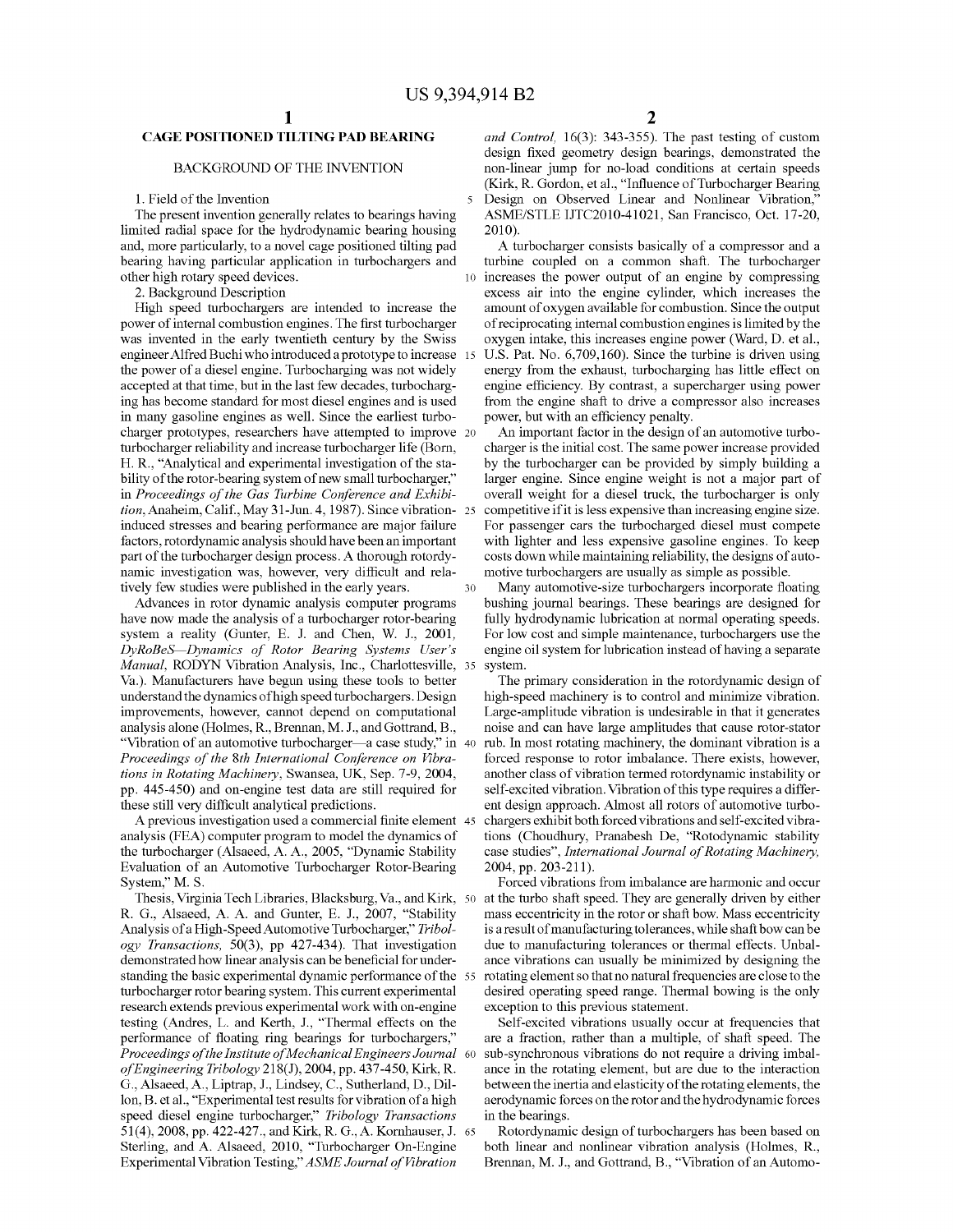tive Turbocharger A Case Study", Proc. 8th International Conference on Vibrations in Rotating Machinery, Swansea, UK,2004 pp. 445-450, Li, C. H. And Rohde, S. M., "On the Steady State and Dynamic Performance Characteristics of Floating Ring Bearings", Trans. ASME Journal of Lubrica- 5 tion Technology, 103, 1981, pp. 389-397, and Shaw, M. C., and Nussdorfer, T. J., "An Analysis of the Full-floating Journal Bearing", Report No. 866, National Advisory Committee for Aeronautics (NACA)). It was found that floating bushing bearings were more resistant to self-excited vibration than plain journal bearings, and these became widely used. However, with floating bushing bearings many turbochargers show high levels of sub-synchronous vibration (Gunter, E. J., and Chen, W. J., "Dynamic Analysis of a Turbocharger in Floating Bushing Bearings", Proc. 3rd International Symposium on Stability Control of Rotating Machinery, Cleveland, Ohio, 2005, and Tanaka, M., Hatakenaka, K. And Suzuki, K., "A theoretical Analysis of Floating Bush Journal Bearing with Axial Oil Film Rupture Being Considered", Trans. 20 ASME Journal of Tribology, 124, 2002, pp. 494-505).

The desire would be to have a small synchronous vibration that would allow the bearing to have less dynamic loading and better performance. It is also desirable to provide a turbocharger capable of higher top speeds with less oil leakage and <sup>25</sup> hence lower emissions.

## SUMMARYOF THE INVENTION

It is therefore an object of the present invention to improve  $30$ bearings having limited radial space for the hydrodynamic bearing housing.

It is another more specific object of the invention to improve turbocharger performance through a new and innovative design feature in the bearing.

According to the invention, a tilting pad bearing for a high pads, typically four in number. The cage is formed by two billet of metal. The bearing pads are inserted between the spacers of the cage. One of more O-rings retain the bearing<br>pads within the cage. The O-rings allow tilting movement of the pads within the cage. The outer surfaces of the spacers have grooves, and outer surfaces of each of the pads have 45 nave grooves, and outer surfaces of each of the pads have<br>matching grooves. One of the grooves is an oil groove. The oil hold the pads in place in the cage during assembly of the hearing. When two O-rings are used on either side of the oil the oil groove and prevent or reduce oil leakage. annular rings separated by spacers machined from a single  $_{40}$ groove of the spacers communicates with oil inlet holes in the groove in the final assembly, the O-rings serve to direct oil to spacers of the cage. One or more O-rings retain the bearing spacers. The other groove or grooves receive O-rings that speed rotary machines comprises a cage and a plurality tilting

boeharger maastry. The size of the bearing would be deter-<br>mined by the current bearing housing inside diameter in addihave the existing standard floating bearing design of the turtion to the shaft diameter. The design can also be utilized on new turbochargers with essentially no modification to the basic bearing housing design. The novel bearing design conbocharger industry. The size of the bearing would be deterfurther held by small diameter O-rings that prevents the pads other, and allows each paid to load itself owing to the offset and preloaded pad design. The cage-and-pad assembly is from coming out of the cage during assembly. In addition, the sman preioad S-ring assists in directing the majority of the on<br>flow around the bearing assembly and into the oil inlet holes of the cage. sists of a positioning cage that isolates each pad one from the small preload O-ring assists in directing the majority of the oil The new bearing design can be used in turbochargers that Inc new bearing according to the present invention has the potential to eliminate the nonlinear jump behavior as well as the large amplitude sub-synchronous instability frequencies. The new bearing according to the present invention has the

# BRIEF DESCRIPTION OF THE DRAWINGS

will be better understood from the following detailed descripwill be better understood from the following detailed descrip-<br>tion of a preferred embodiment of the invention with reference to the drawings, in which: The foregoing and other objects, aspects and advantages

turbocharger housing and assembled turbocharger shaft with stock bearings shown above the housing; ce to the drawings, in which:<br>FIG. 1 is a partially cross-sectional and exploded view of a

pad bearing according to the invention; eck bearings shown above the housing;<br>FIG. 2 is a perspective view of the basic cage for the tilting

2 with the addition of projections to restrain the cage from spinning the in the bearing iournal: FIG. 3 is a perspective view of the basic cage shown in FIG.

pad bearing according to the invention; inning the in the bearing journal;<br>FIG. 4 is a perspective view of one of the pads for the tilting

pads can be made; d bearing according to the invention;<br>FIG. **5** is a perspective view of a pad ring from which four

pads for the four tilting pad bearing according to one embodipaus for the four thung<br>ment of the invention: ds can be made;<br>FIG. 6 is a perspective view of the basic cage of FIG. 2 and

for the four thung pad<br>ment of the invention: for the four tilting pad bearing according to a second embodi-FIG. 7 is a perspective view of the cage of FIG. 3 and pads ent of the invention;<br>FIG. 8 is a perspective view of the second embodiment of

the invention assembled with the spin-restrained cage of FIG. 3 and with O-rings in place:

kepm frequency range; and in the first mode and second mode with a frequency in 12-20 rict. It is a graph showing typical spectrum coment on<br>stock bearing where the turbocharger is shown to be unstable FIG. 9 is a graph showing typical spectrum content on

cage design according to the invention. FIG. 10 is a graph showing spectrum content of the new

# DETAILED DESCRIPTION THE INVENTION

Dynamics of Rotor-Bearing Systems, Victoria: Trafford, I ne design of rotating machinery is concerned with the<br>placement of the critical speeds, the response sensitivity to undamped critical speed analysis that concerns only the rotor range of expected stiffness for the bearings. The first two range or expected sumess for the searings. The first two<br>modes are nearly rigid body modes while the third mode is a bending mode and operation should be below this critical mode. The re-excitation of the first mode has been in the range imbalance and the predicted stability of the rotor bearing system: The program Byreshese (Gamer and Chen, 2001,<br>ibid., and Chen. Wen J., and Edgar J. Gunter. *Introduction to* 2007) has been used to compute the analysis results in the following discussion. The most basic analysis is the To make that analysis meaningful, it is necessary to have a engine has been designed to operate below this bending from 10,000 to 20,000 cpm, the second mode was has been from 26,000 to 35,000 cpm (Kirk, R. Gordon., et al., 2010, ibid.). system. The program DyRoBeS© (Gunter and Chen, 2001, shaft and a range of possible stiffness values for the bearings. speed. The turbocharger that is used on the available diesel The design of rotating machinery is concerned with the

pressor and turbine overhung. FIG. 1 is a partially cut-away a radial outflow compressor and a radial inflow turbine on a n<br>and exploded view of a conventional turbocharger. As shown in FIG. 1, the housing 10 is cut away to show the locations of oil feed paths 11 to the bearings  $12$ . The turbine rotor 13 in single shaft. Bearings are mounted inboard, with the com-A common design assembly for a a turbocharger consists of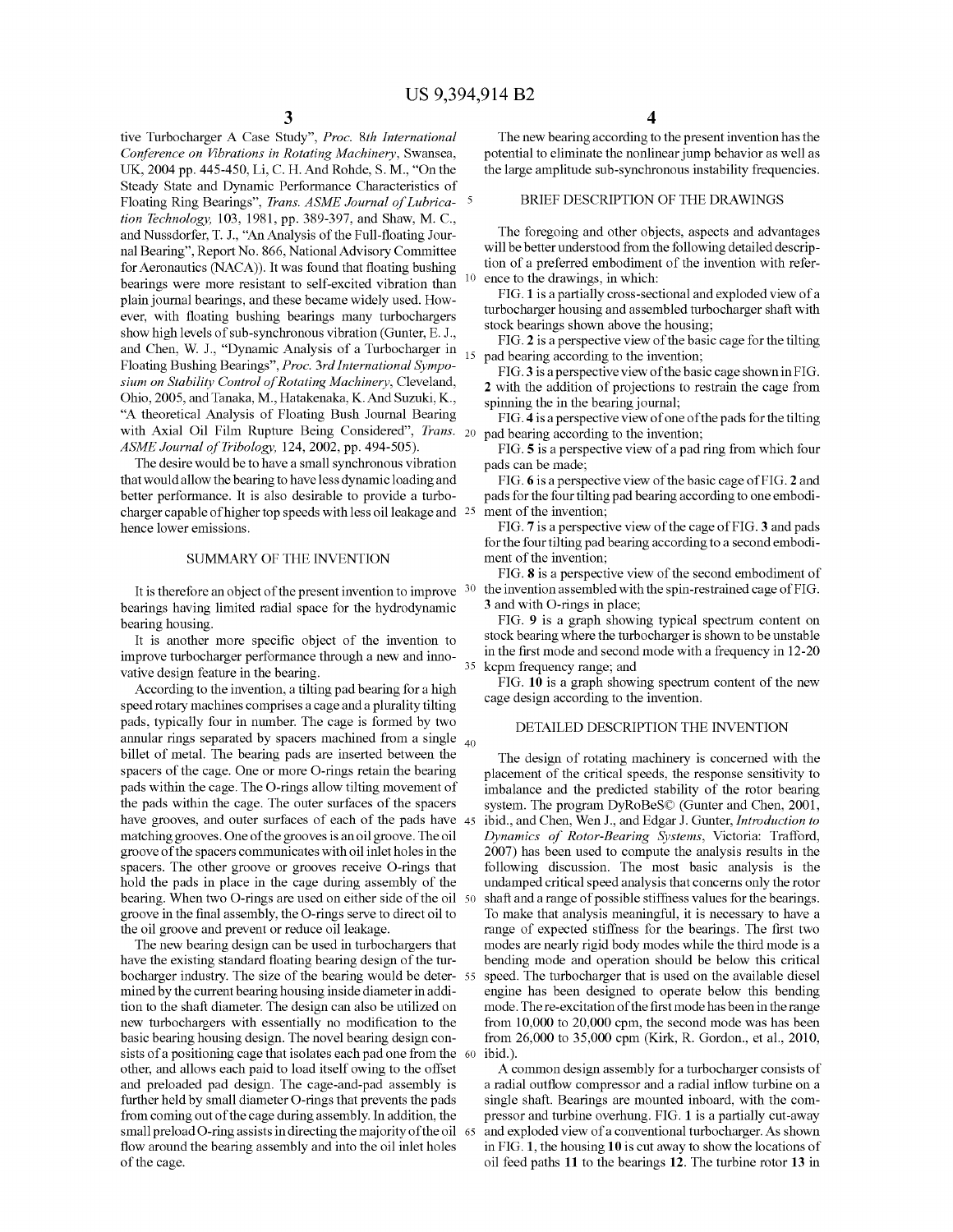most common automotive turbochargers is connected to its shaft 14 by a friction or electron beam welding method. The compressor wheel 15, or impeller, is usually a clearance or very light interference fit on the other end of the shaft 14. A locknut 16 is used to hold the impeller against a shoulder on 5 the shaft. Friction from the interference fit and/or nut clamping pressure is generally sufficient to transmit the torque, therefore splines or keys are not required. The bearings 12 have a single groove about their circumferences with oil passage holes to provide lubrication to the shaft 14.

The new bearing is a multi-pad tilting design. As shown in FIG. 2, an embodiment of the new bearing consists of a positioning cage 20 composed oftwo annular rings 21 and 22 separated by four spacers 23, 24, 25, and 26. Each of the spacers is machined with three grooves 27, 28 and 29 in their 15 outer surfaces. The innermost groove 28 is an oil groove which communicates with an oil hole or passage in the spacer. The two outermost grooves receive O-rings. The O-rings may be replaced with metallic split ring seals for very high temperature applications. The cage 20 is preferably machined from a single billet of high temperature resistant steel, such as stainless steel. Other methods of producing the cage are possible, such as casting with small finish machining if required. The pads may be made of a special bearing bronze, but could be made from other bearing materials.

In the embodiment shown in FIG. 2, the "pinch" of the O-rings is relied on to prevent unwanted spinning of the cage within the bearing journal. The depth of the O-ring grooves can be different (smaller) for the cage so as to cause pinch of the O-rings to prevent spin. A modification of the basic cage design of FIG. 2 is shown in FIG.3. In this modification, one of the annular rings 21 is provided with projections or "ears" 31, 32 and 33. These projections are designed to mate with corresponding indents or reliefs in the bearing journal to resist spinning of the bearing in the bearing journal. In both of 35 the embodiments of FIGS. 2 and 3, four tilting pads are used, but three pads or five pads could be used depending on the shaft journal diameter and also the magnitude of the loading and available axial space for the bearing.

d available axial space tor the bearing.<br>FIG. 4 illustrates one of the pads 40 that is placed between 40 adjacent spacers of the cage. As shown in FIG. 4, the outer surface is machined with corresponding grooves 41, 42 and 43 that align with the grooves in the outer surfaces of the spacers. In the embodiment shown, four pads are required, one for each of the four spaces between the spacers in the 45 rings separated by spacers of the cage are machined from a cage. FIG. 5 shows a pad ring from which the four pads can be single billet of metal. cage. FIG. 5 shows a pad ring from which the four pads can be made. The pad ring may be, for example, cast bearing bronze. The four pads are cut from this pad ring.

I he four pads are cut from this pad ring.<br>FIG. 6 shows a cage 60 of the type shown in FIG. 2 and four<br>pads 61, 62, 63, and 64 of the type shown in FIG. 4 prior to pads  $61, 62, 63$ , and  $64$  of the type shown in FIG. 4 prior to  $50$  bearing assembly. The cage  $60$  isolates each pad  $61, 62, 63$ , and 64 from one another and allows each pad to load itself owing to the offset and preloaded pad design. The cage and pad assembly is further held by one or more small diameter O-rings 65 and 66 that prevent the pads from coming out of 55 the cage during assembly. In the final assembly, the O-rings are optional and can be removed as the bearing assembly is inserted into the bearing journal. If used only for pre-assembly retention of the pads, a single O-ring would suffice with a single O-ring groove in the outer surfaces of the pads and 60 spacers of the cage. The use of two O-rings in the final assembly, however, has the additional advantage of assisting in directing the majority of the oil flow around the bearing assembly and into the oil groove and the oil inlet holes of the cage. The O-rings do not resist the tilting action of each pad. 65 As shown in FIG. 6, outer surfaces of the spacers and the outer surfaces of each of the pads 61-64 have matching grooves.

FIG. 7 shows a cage 70 of the type shown in FIG. 3, four pads FIG. 7 shows a cage 70 of the type shown in FIG. 3, four pads<br>71, 72,73, and 74 of the type shown in FIG. 4 prior to bearing<br>assembly and O-rings 75 and 76. FIG. 8 shows a pair of assembly and O-rings  $75$  and  $76$ . FIG.  $8$  shows a pair of assembled tilt pad bearings using the cage shown in FIG.  $3$ .

The novel concept in the design is the positioning of the pads by the cage to keep the pads independent and prevent the pads from dropping out when the bearing assembly is removed from the housing.

10 in FIG. <sup>1</sup> is shown in FIG. 9 wherethe turbochargeris shown The typical spectrum content of the stock bearings shown to be unstable in the first and second modes with a frequency in the 12-20 kcpm frequency range, even at the engine idle speed. The second mode instability comes in at a shaft speed near 80 krpm in the 35-38 kepm frequency range. This is typical of all stock bearings in this turbocharger (Kirk, R. Gordon., et al., 2010, ibid.), with past grooved design bearings producing lower frequencies with larger amplitudes. The engine was at design load for this result.

The new tilting pad bearing design according to the invention eliminates the instabilities exhibited with the stock bearings. FIG. 10 shows the spectrum content of the tilting pad bearings according to the present invention used in the same turbocharger. As shown in FIG. 10, first and second mode instabilities are eliminated. The new design provides totally synchronous frequency content without the instabilities evident in the stock bearings.

While the invention has been described in terms of a single preferred embodiment, those skilled in the art will recognize that the invention can be practiced with modification within the spirit and scope of the appended claims.

What is claimed is as follows:

1. A tilting pad bearing for <sup>a</sup> high speed rotary machines comprising:

- mprising:<br>a cage formed by two annular rings separated by a plurality of spacers as an integral metal structure; and
- a plurality of bearing pads of bearing metal inserted **between** the spacers of the cage.
- wherein outer surfaces of the spacers have a plurality of grooves, and outer surfaces of each of the bearing pads<br>have matching grooves, a first one of the grooves is an oil grooves, and outer surfaces of each of the bearing pads expansion of the spacers communicating with oil inlet holes in the spacers.

single billet of metal. 2. The tilting pad bearing of claim 1, herein the two annular

one or more O-rings retaining the bearing pads in the cage during assembly.  $\widetilde{3}$ . The tilting pad bearing of claim 1, further comprising

are included in final assembly of the bearing, the O-rings allowing tilting movement of the pads within the cage. 4. The tilting pad bearing of claim 3 wherein the O-rings

pads in place in the cage. second one of the grooves receives an O-ring that hold the 5. The tilting pad bearing of claim 4, wherein at least a

formed of four spacers separating the two annular rings and four bearing pads are inserted between the spacers of the cage. 6. The tilting pad bearing of claim 1, wherein the cage is

the innermost groove being an oil groove and the two outermost grooves receiving O-rings. are machined into the outer surfaces of the spacers and pads.  $\overline{7}$ . The tilting pad bearing of claim 6, wherein three grooves

bearing within the bearing journal. outermost grooves are relatively shallow so as to pinch the O-rings within a bearing journal to resist spinning of the 8. The tilting pad bearing of claim 7, wherein the two